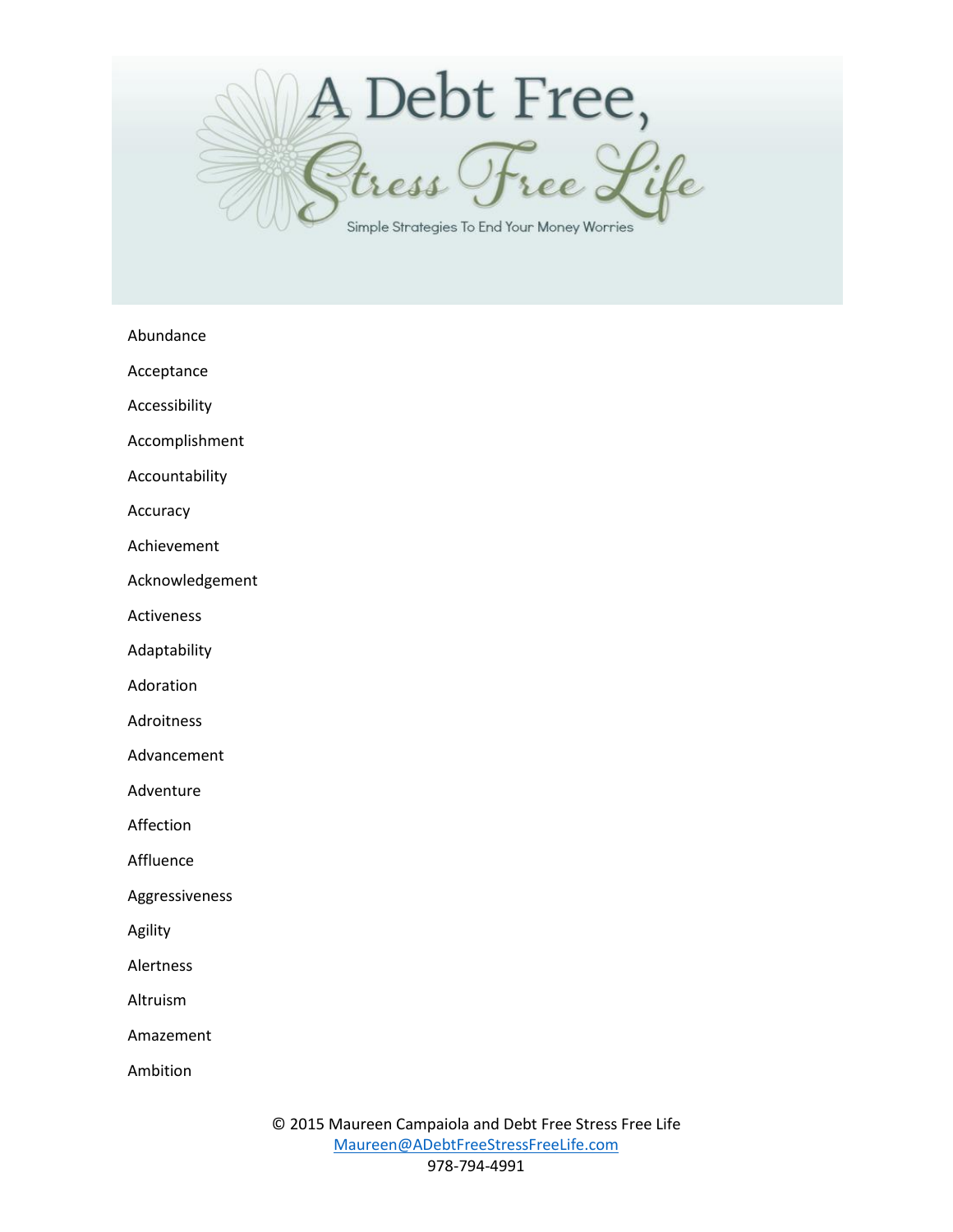

Amusement

Anticipation

Appreciation

Approachability

Approval

Art

Articulacy

Artistry

Assertiveness

Assurance

Attentiveness

Attractiveness

Audacity

Availability

Awareness

Awe

Balance

Beauty

Being the best

Belonging

Benevolence

Bliss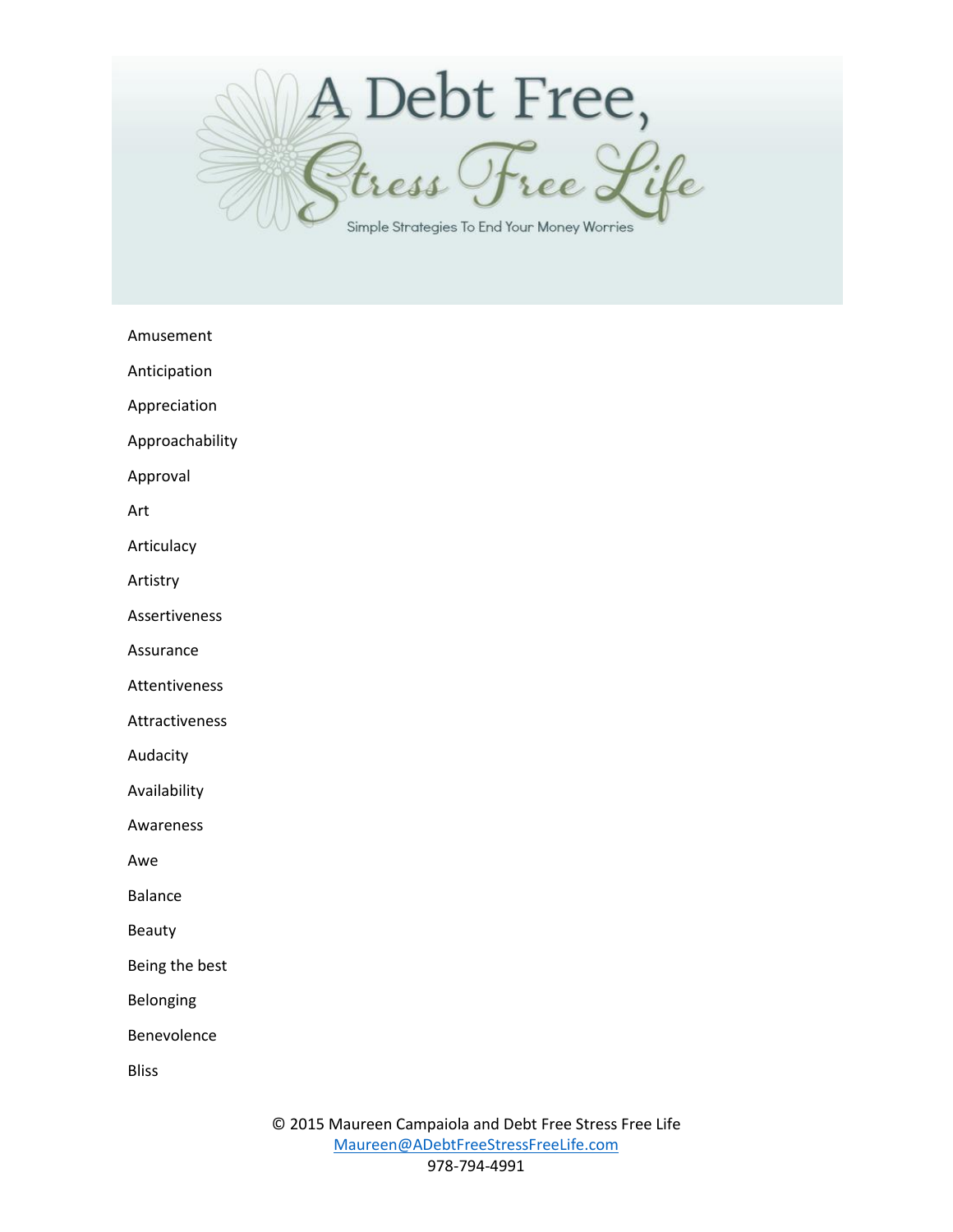

Boldness

Bravery

Brilliance

Buoyancy

Calmness

Camaraderie

Candor

Capability

Care

Carefulness

**Celebrity** 

**Certainty** 

Challenge

Change

Charity

Charm

Chastity

Cheerfulness

Clarity

Cleanliness

Clear-mindedness

Cleverness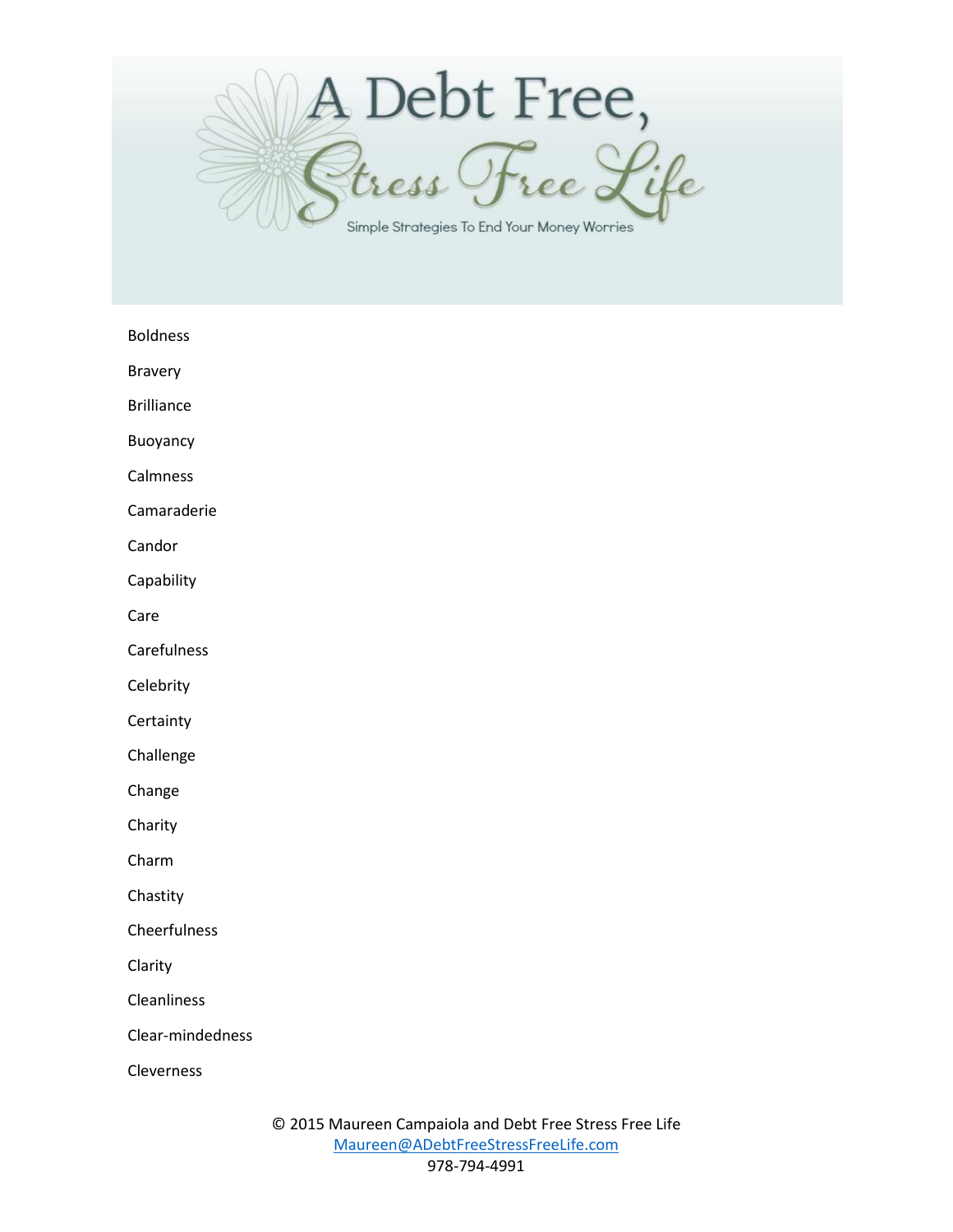

Closeness

Comfort

Commitment

Community

Compassion

Competence

Competition

Completion

Composure

Concentration

Confidence

Conformity

**Congruency** 

Connection

Consciousness

Conservation

Consistency

**Contentment** 

**Continuity** 

Contribution

Control

Conviction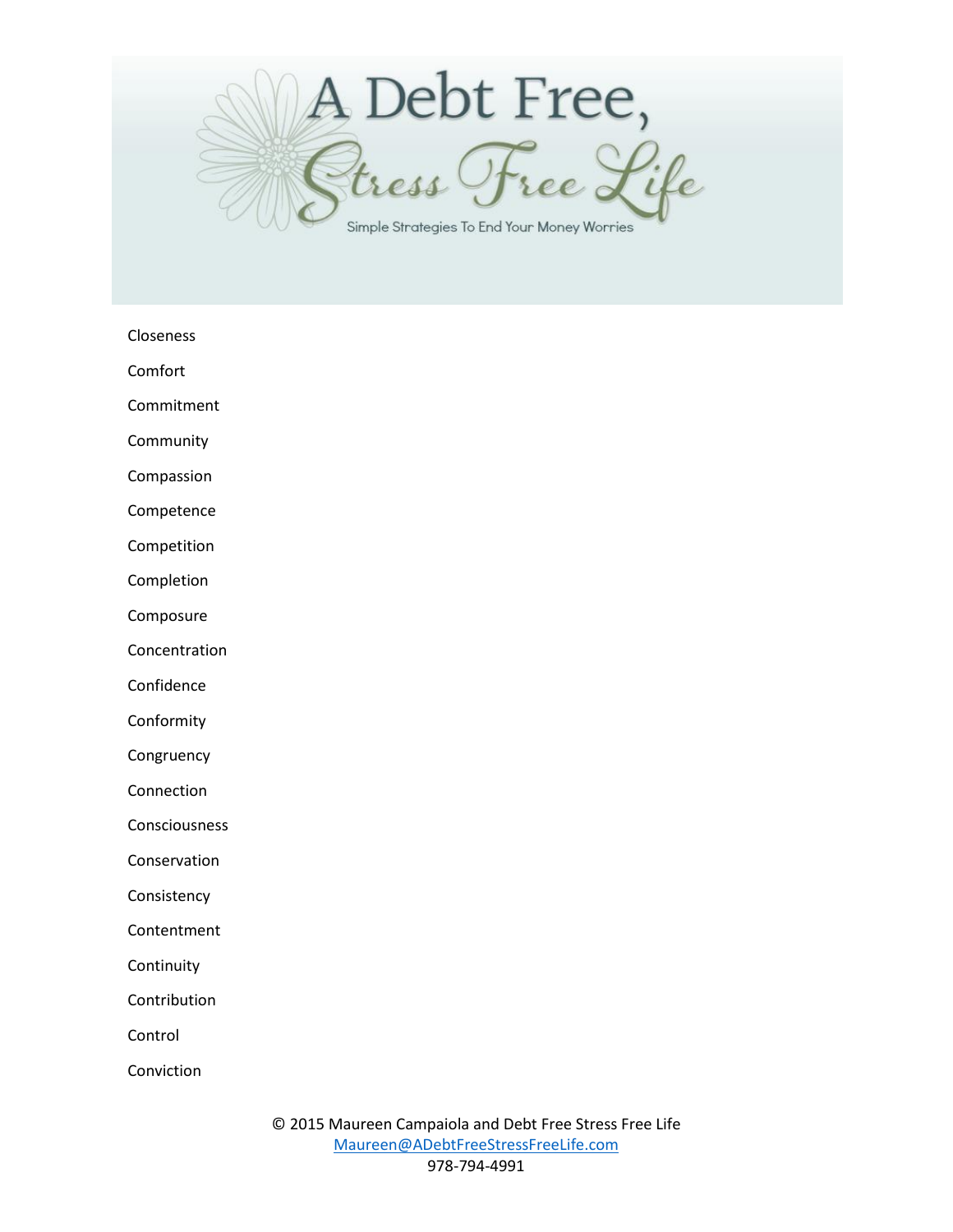

Conviviality

Coolness

Cooperation

**Cordiality** 

Correctness

**Country** 

Courage

Courtesy

Craftiness

**Creativity** 

**Credibility** 

**Cunning** 

**Curiosity** 

Daring

Decisiveness

Decorum

Deference

Delight

Dependability

Depth

Desire

Determination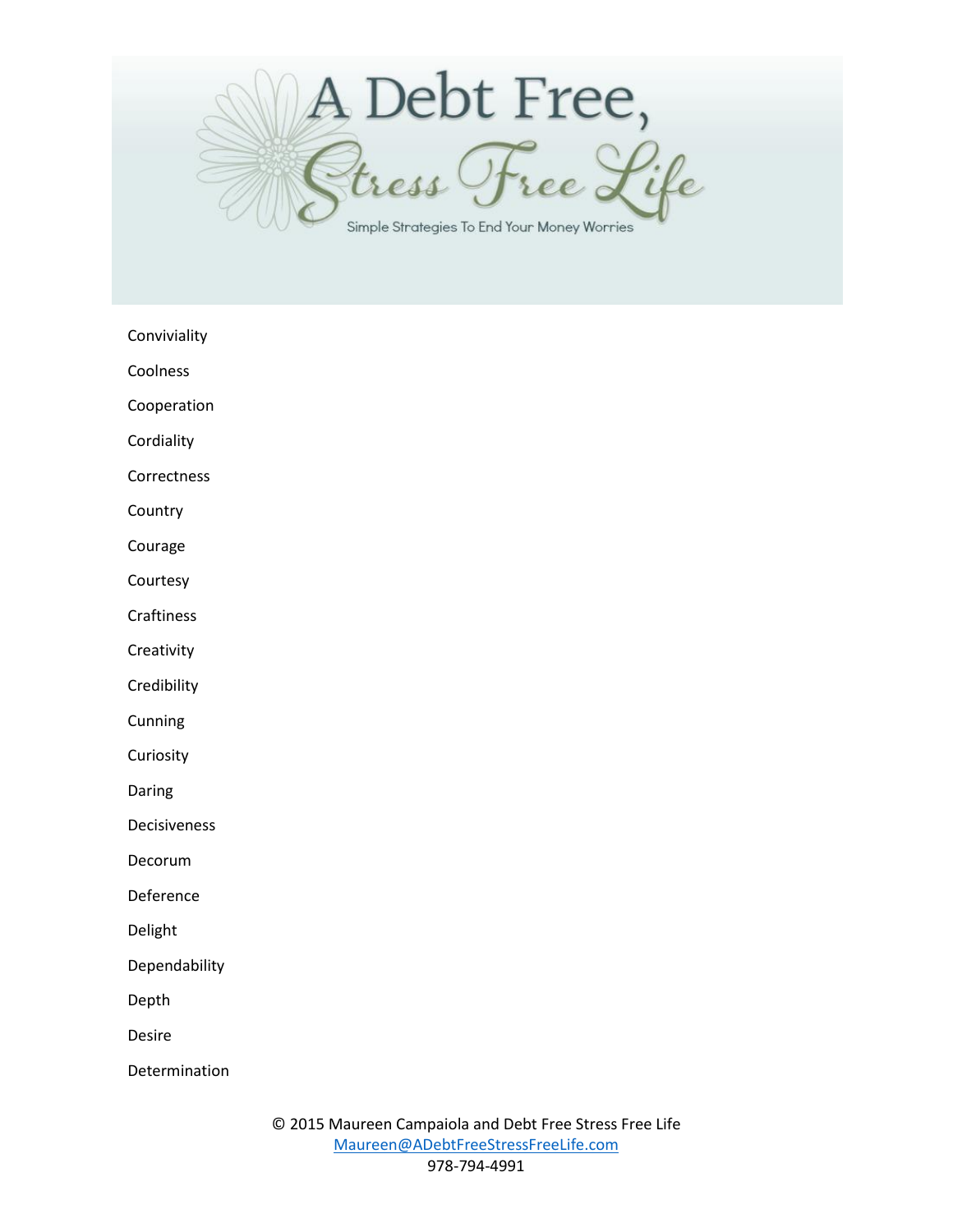

Devotion

Devoutness

Dexterity

Dignity

Diligence

Direction

Directness

Discipline

**Discovery** 

Discretion

Diversity

Dominance

Dreaming

Drive

Duty

Dynamism

Eagerness

Ease

Economy

Ecstasy

Education

Effectiveness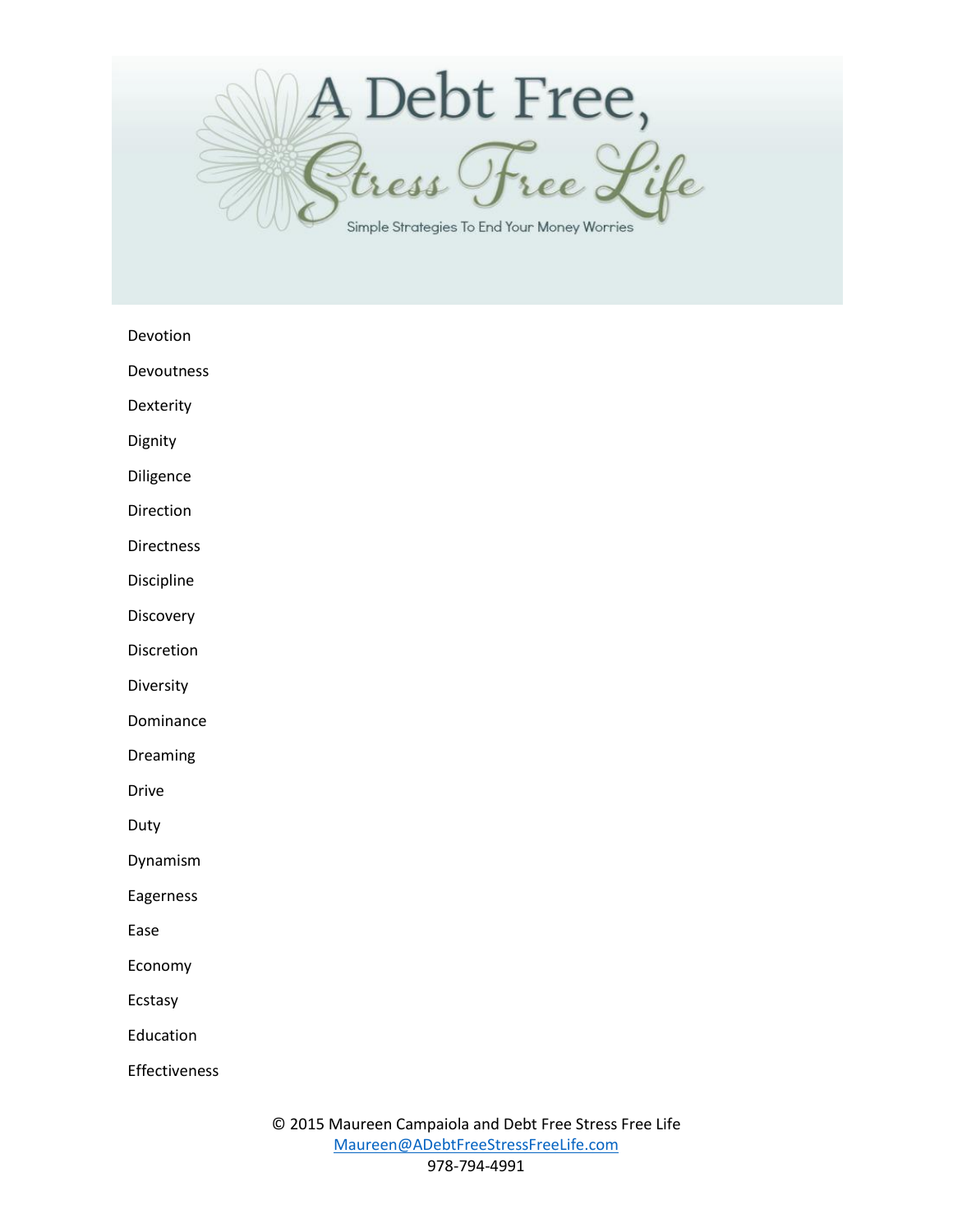

Efficiency

Elation

Elegance

Empathy

Encouragement

Endurance

Energy

Enjoyment

Entertainment

Enthusiasm

Environmentalism

Ethics

Euphoria

Excellence

Excitement

Exhilaration

Expectancy

Expediency

Experience

Expertise

Exploration

Expressiveness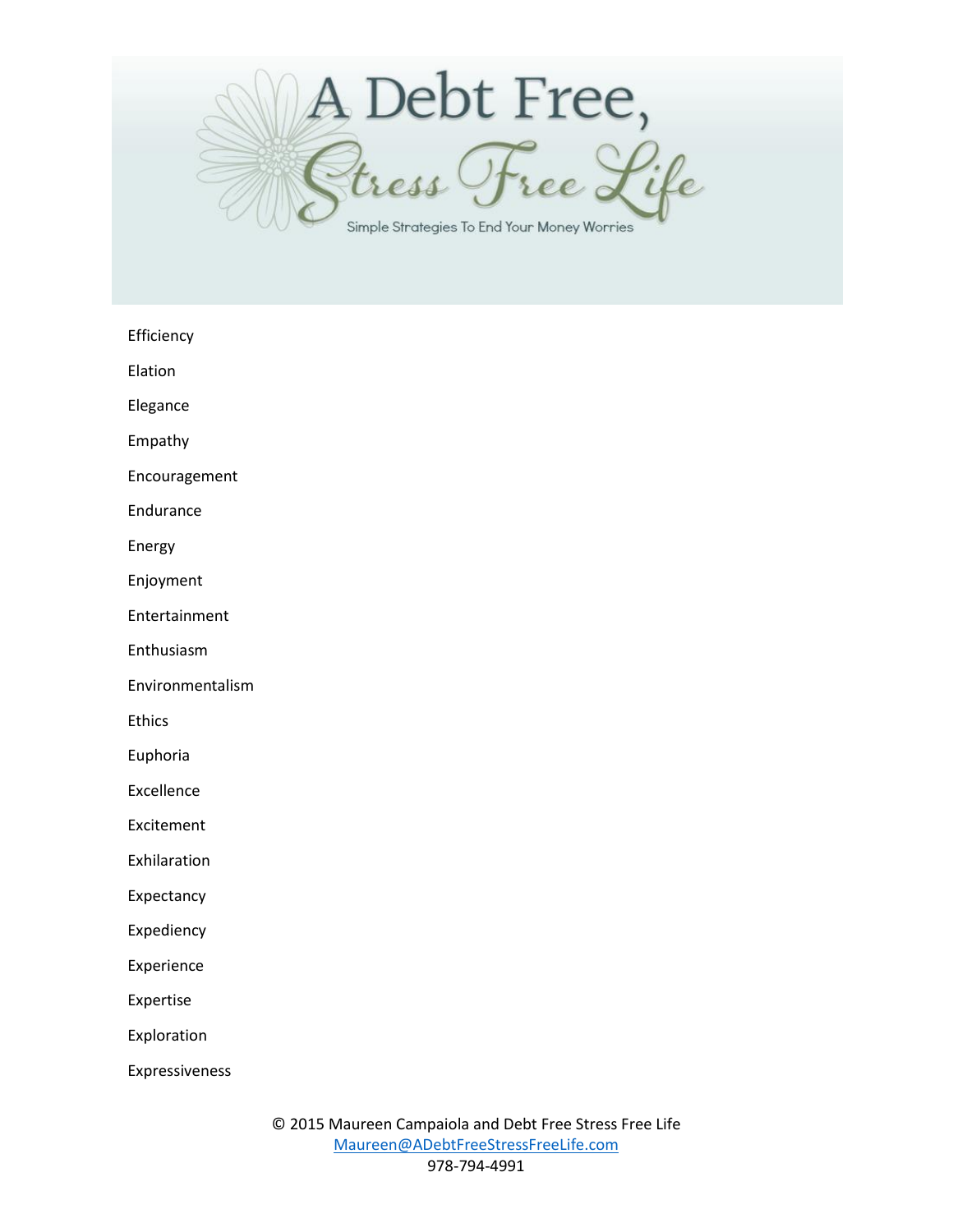

Extravagance

Extroversion

Exuberance

Fairness

Faith

Fame

Family

Fascination

Fashion

Fearlessness

Ferocity

Fidelity

Fierceness

Financial independence

Firmness

Fitness

Flexibility

Flow

Fluency

Focus

Fortitude

Frankness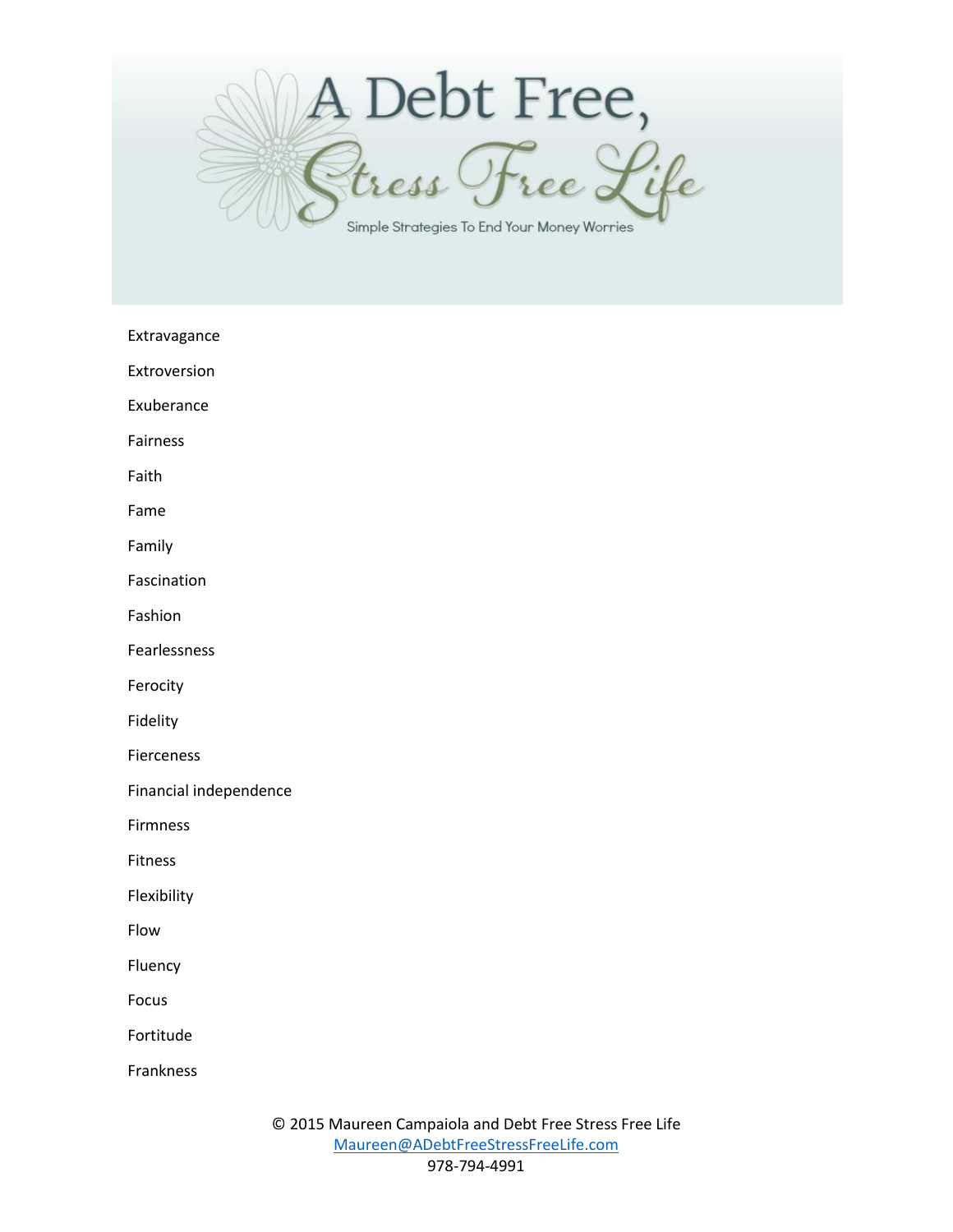

Freedom

Friendliness

Friendship

Frugality

Fun

**Gallantry** 

Generosity

**Gentility** 

Giving

Grace

Gratitude

Gregariousness

Growth

Guidance

Happiness

Harmony

Health

Heart

Helpfulness

Heroism

Holiness

Honesty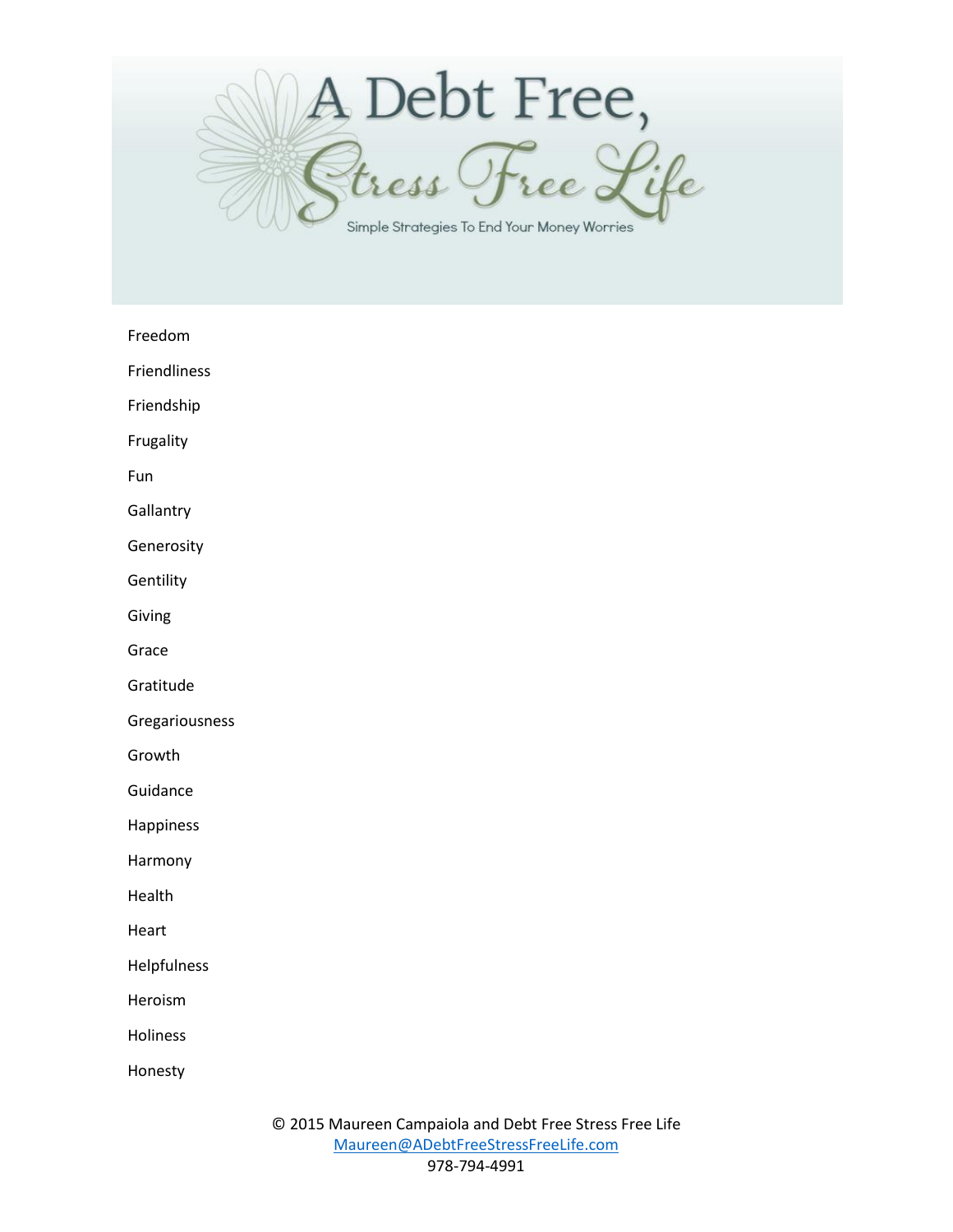

Honor

Hopefulness

Hospitality

Humility

Humor

Hygiene

Imagination

Impact

Impartiality

Independence

Individuality

Industry

Influence

Ingenuity

Inquisitiveness

Insightfulness

Inspiration

Integrity

Intellect

Intelligence

Intensity

Intimacy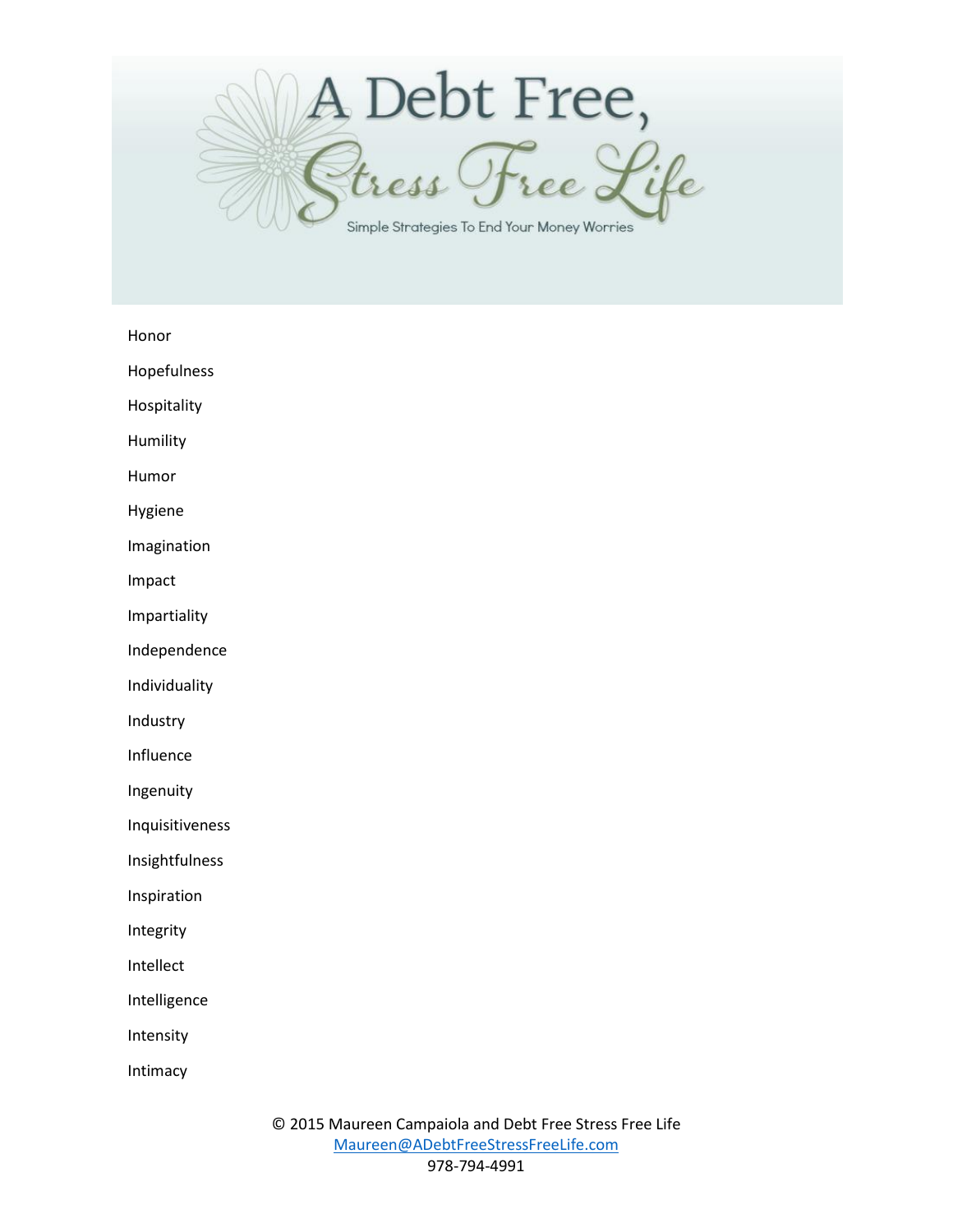

Intrepidness

Introspection

Introversion

Intuition

Intuitiveness

Inventiveness

Investing

Involvement

Joy

Judiciousness

Justice

Keenness

Kindness

Knowledge

Leadership

Learning

Liberation

Liberty

Lightness

Liveliness

Logic

Longevity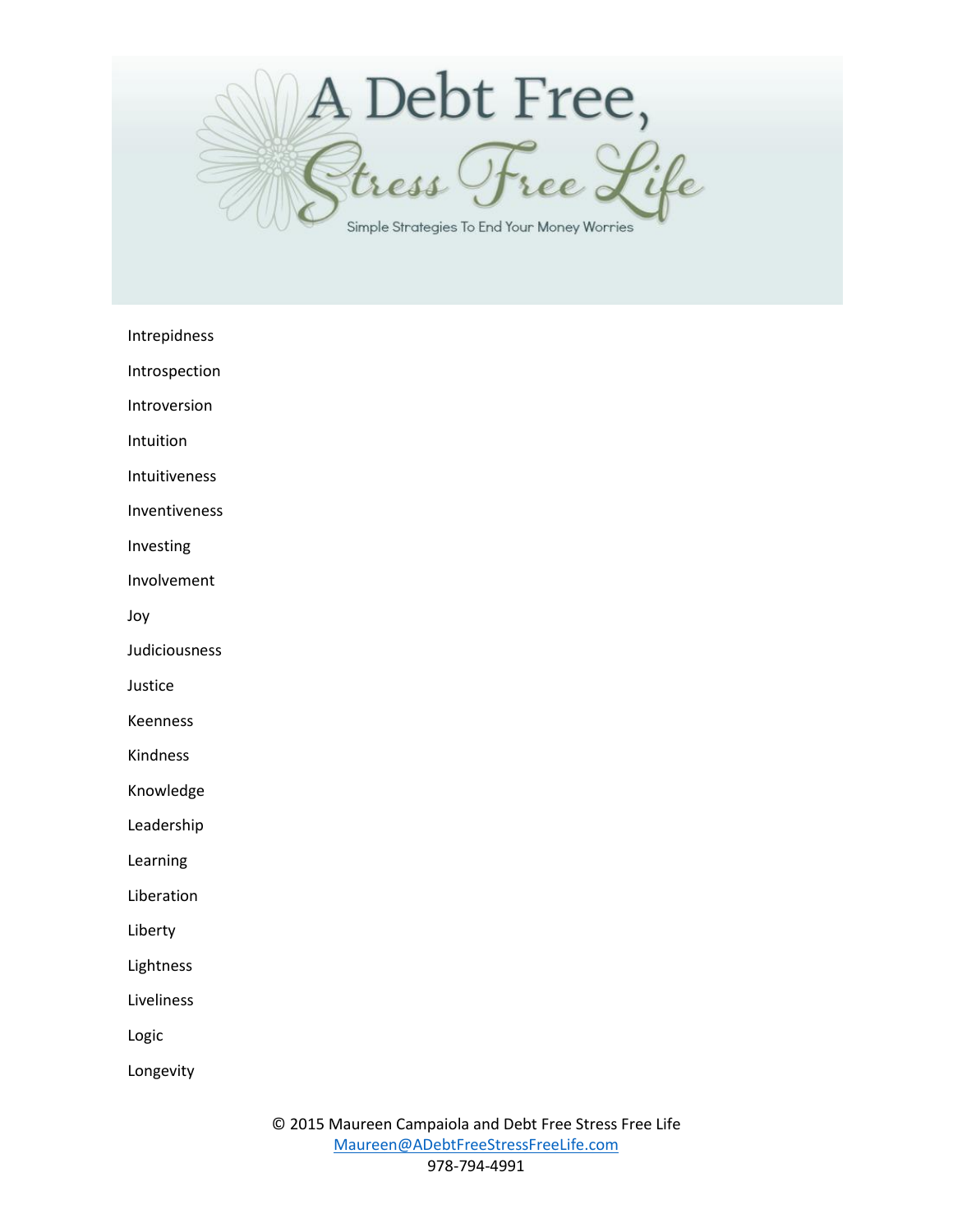

Love

Loyalty

Majesty

Making a difference

Marriage

Mastery

Maturity

Meaning

Meekness

Mellowness

Meticulousness

Mindfulness

Modesty

Motivation

Mysteriousness

Nature

Neatness

Nerve

Nonconformity

Obedience

Open-mindedness

Openness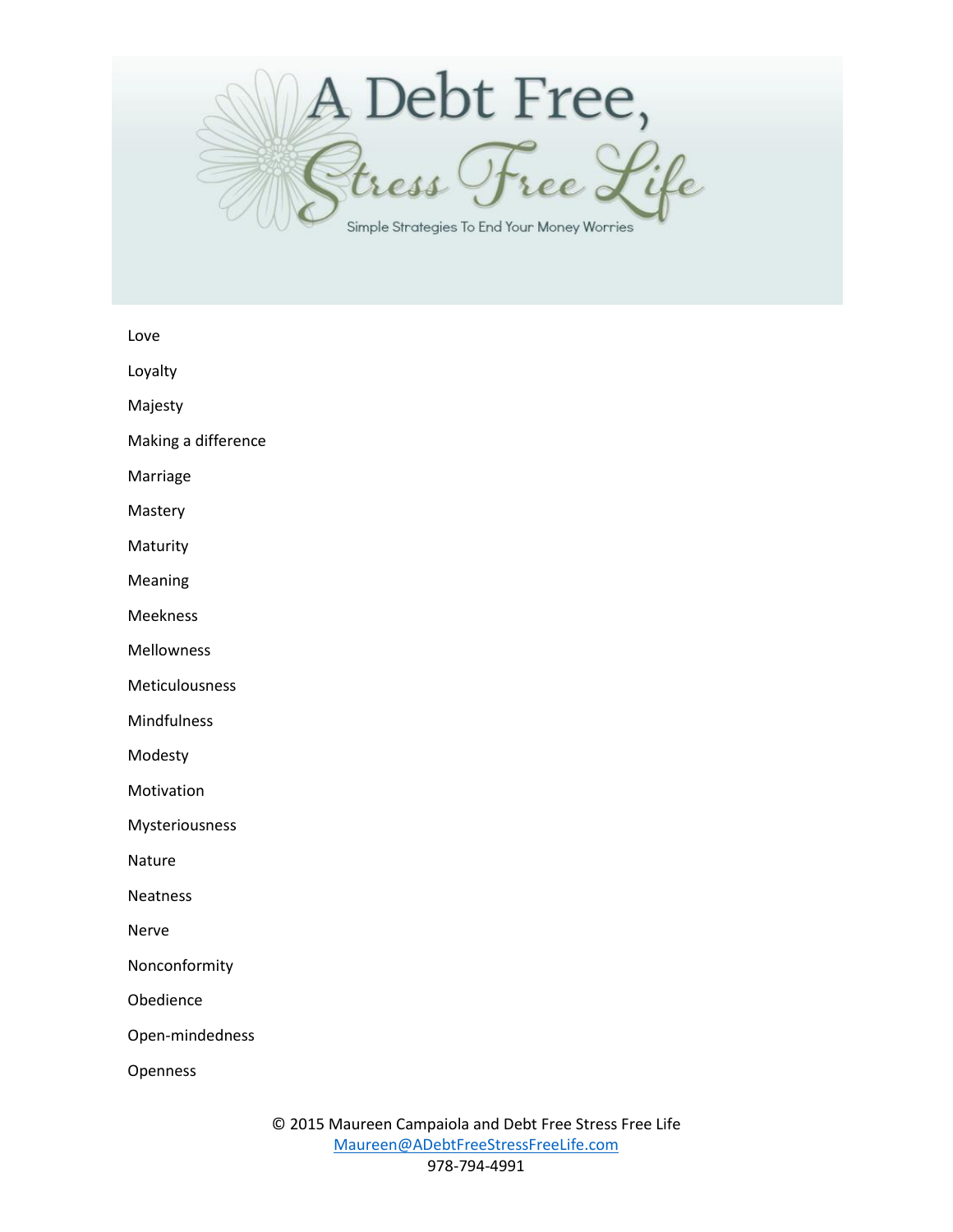

Optimism

Order

Organization

**Originality** 

**Outdoors** 

Outlandishness

Outrageousness

Partnership

Patience

Passion

Peace

Perceptiveness

Perfection

Perkiness

Perseverance

Persistence

Persuasiveness

Philanthropy

Piety

Playfulness

Pleasantness

Pleasure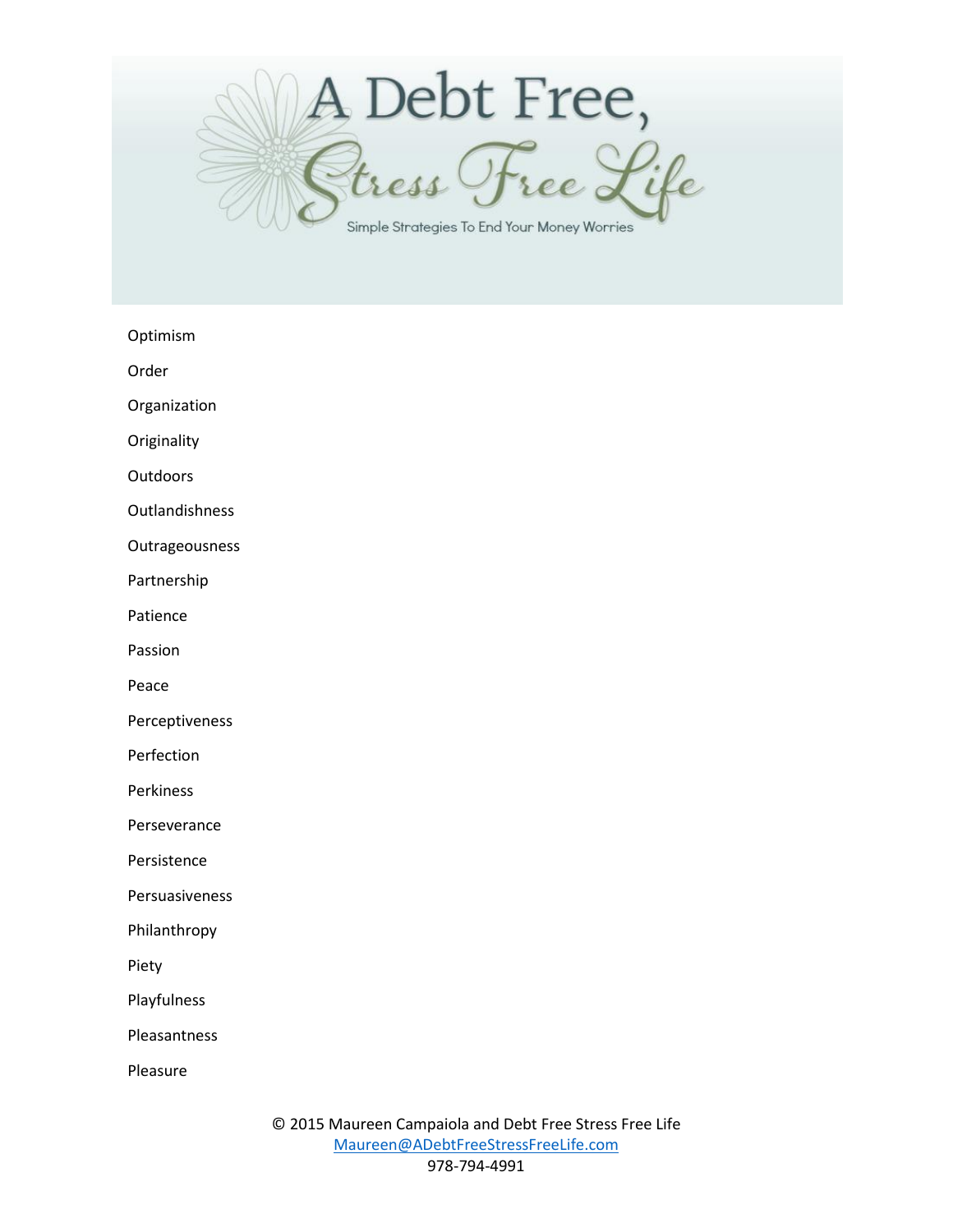

Poise

Polish

Popularity

Potency

Power

Practicality

Pragmatism

Precision

Preparedness

Presence

Pride

Privacy

Proactivity

Professionalism

Prosperity

Prudence

Punctuality

Purity

Rationality

Realism

Reason

Reasonableness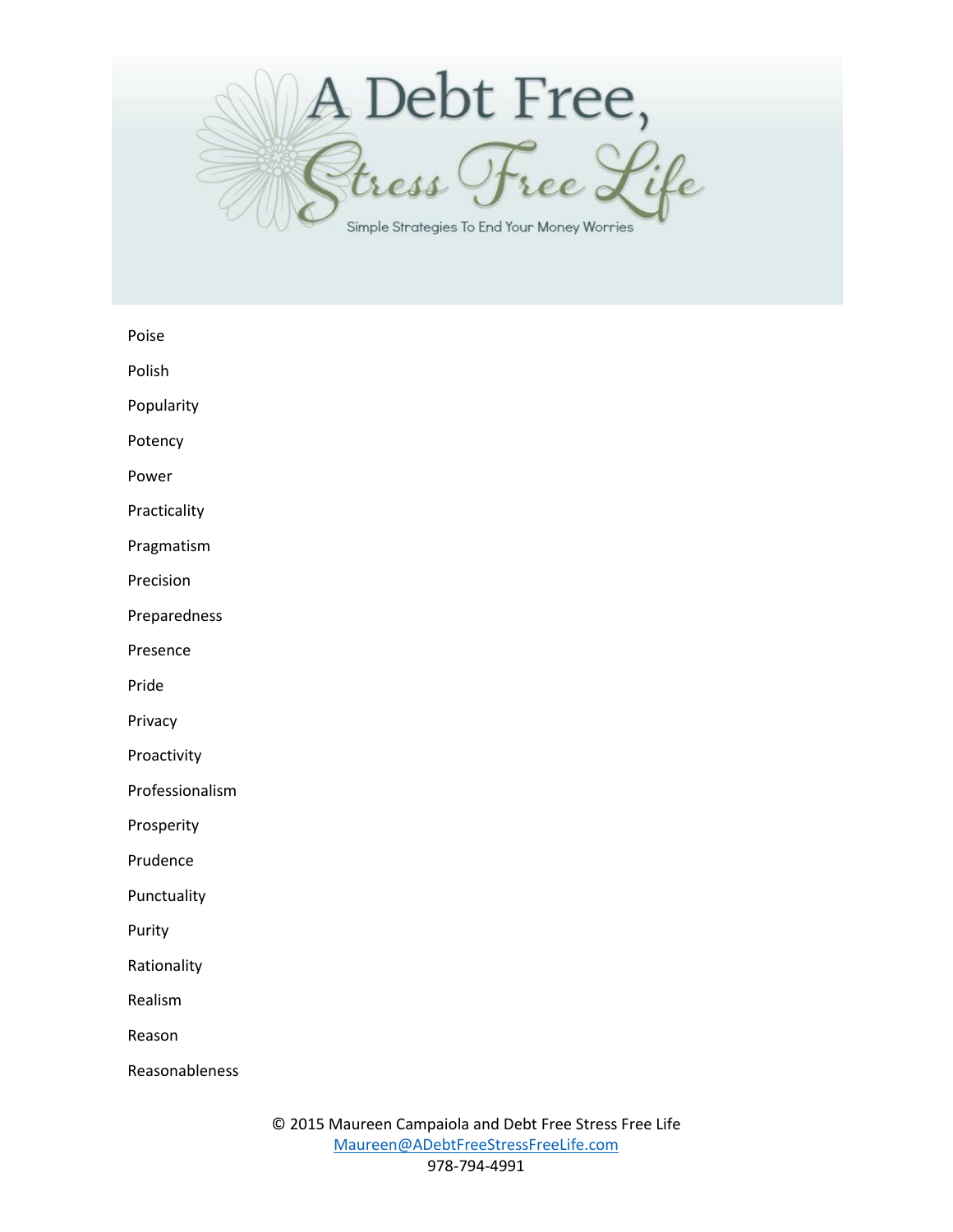

Recognition

Recreation

Refinement

Reflection

Relaxation

Reliability

Relief

Religiousness

Reputation

Resilience

Resolution

Resolve

Resourcefulness

Respect

Responsibility

Rest

Restraint

Reverence

Richness

Rigor

Sacredness

Sacrifice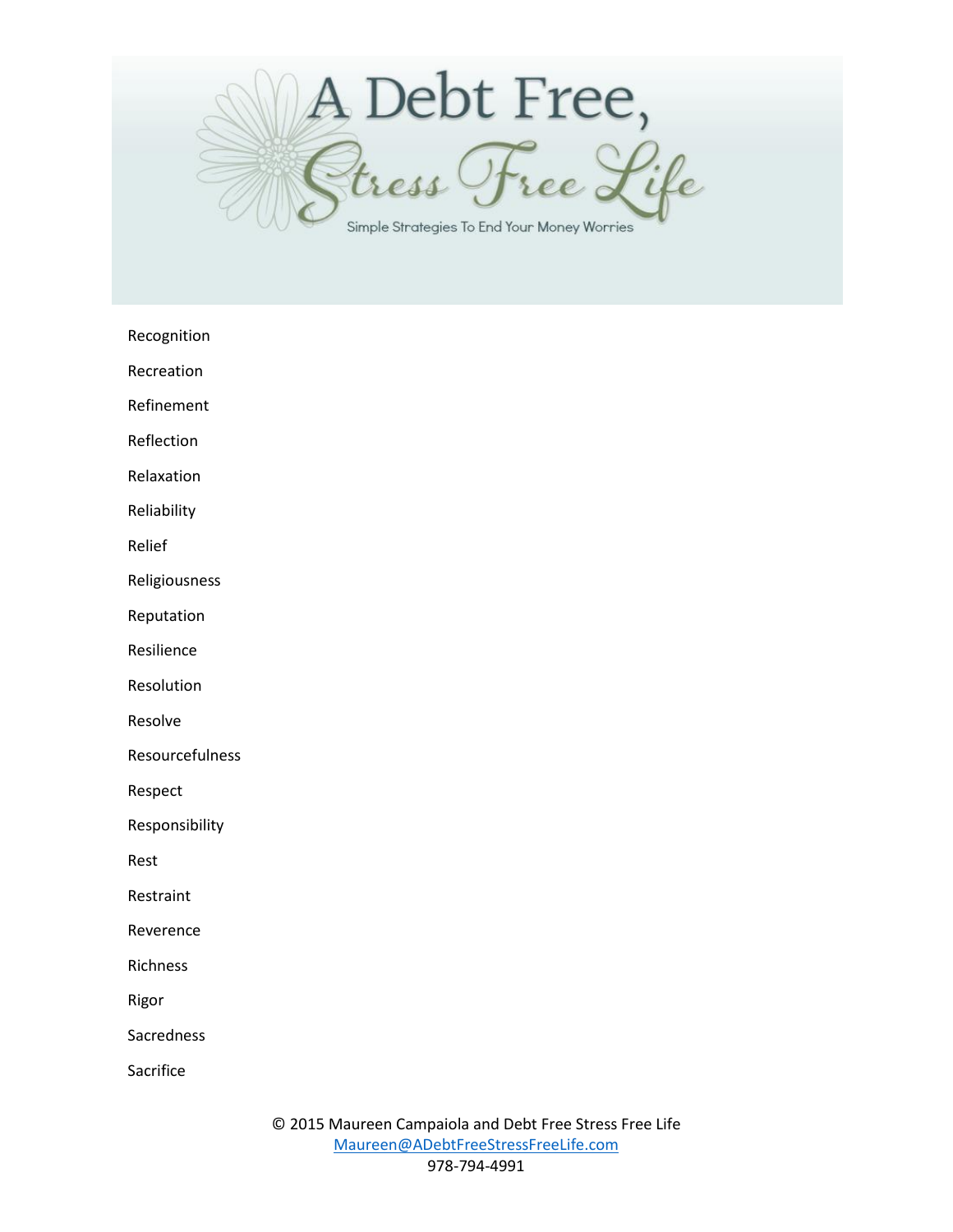

Sagacity

Saintliness

Sanguinity

Satisfaction

Science

Security

Self-control

Selflessness

Self-reliance

Self-respect

Sensitivity

**Sensuality** 

Serenity

Service

Sexiness

**Sexuality** 

Sharing

Shrewdness

Significance

Silence

Silliness

Simplicity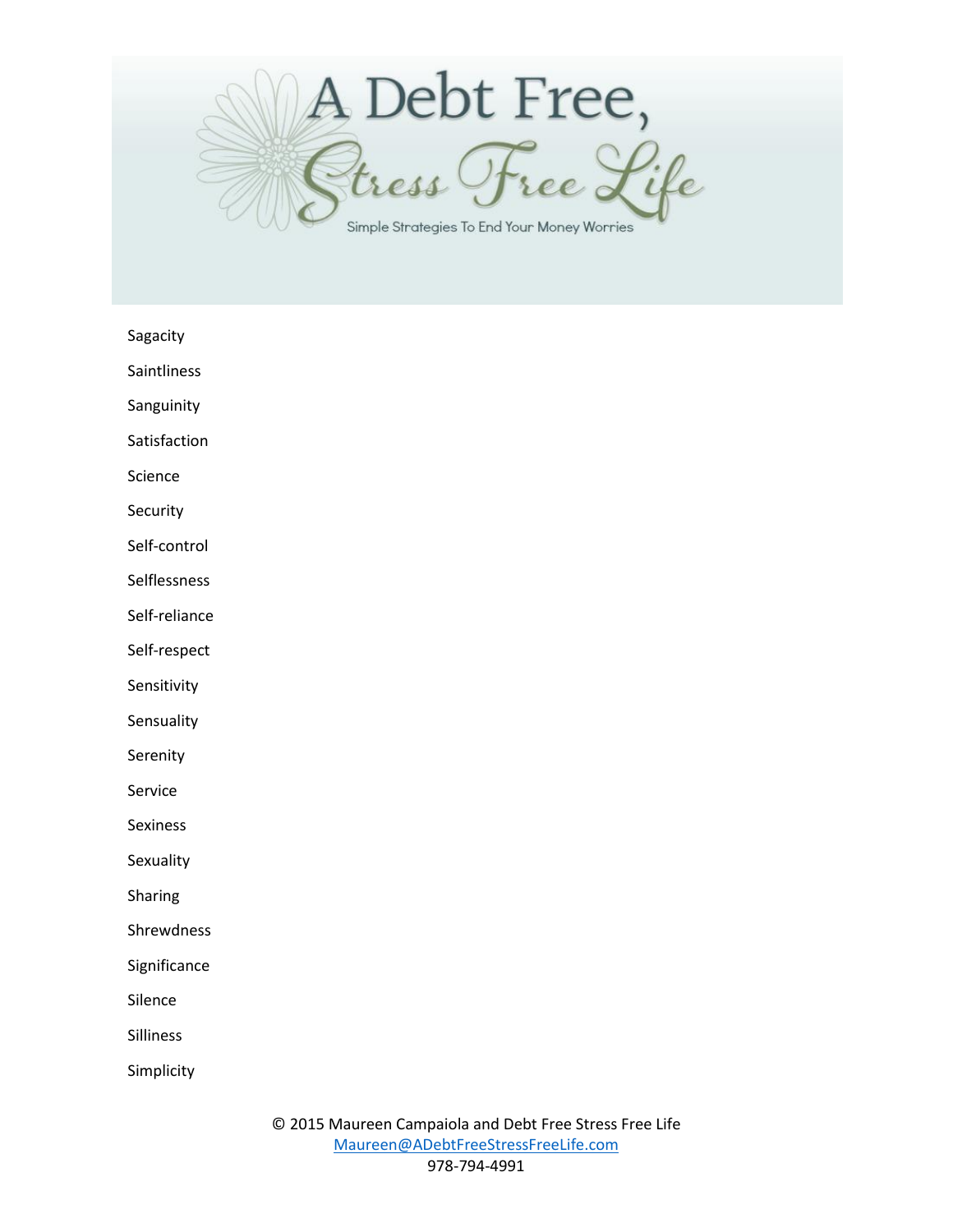

Sincerity

Skillfulness

Solidarity

Solitude

Sophistication

Soundness

Speed

Spirit

Spirituality

Spontaneity

Spunk

**Stability** 

Status

Stealth

Stillness

Strength

**Structure** 

Success

Support

**Supremacy** 

Surprise

Sympathy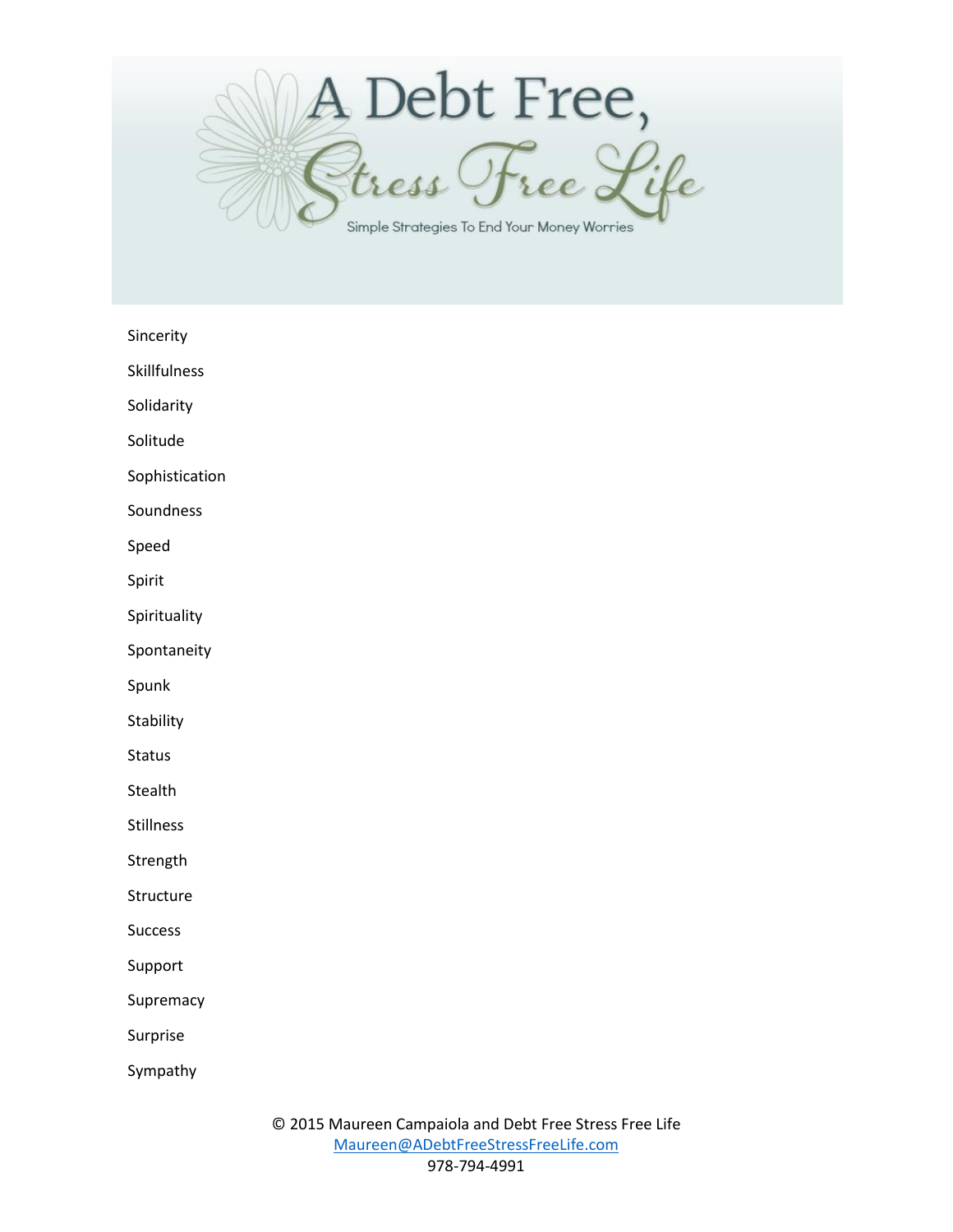

Synergy

Teaching

Teamwork

**Temperance** 

Thankfulness

Thoroughness

Thoughtfulness

**Thrift** 

Tidiness

Timeliness

Traditionalism

**Tranquility** 

Transcendence

Trust

**Trustworthiness** 

Truth

Understanding

Unflappability

Uniqueness

Unity

Usefulness

**Utility**